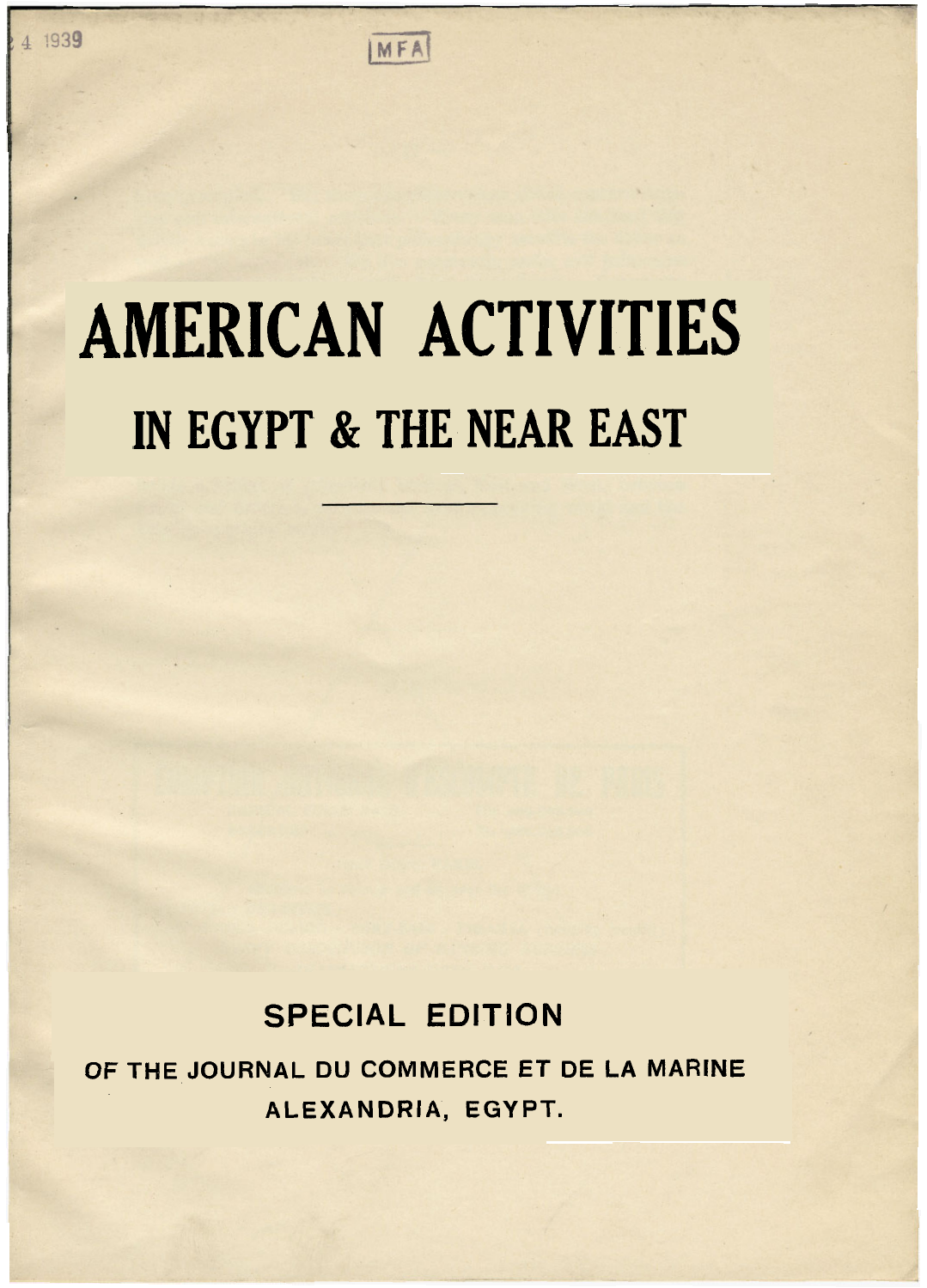## **The American Archaeological Expeditions**  in **Egypt and** the **Near** East



**By Dr. G. REISNER Head of the Harvard-Boston, Archaeological** Mission

At the beginning of the last century (1800) the attention **of**  Europe was directed to Egypt by Napoleon's campaign in **that**  country. Napoleon brought out to Egypt a group of French scholars who produced a monumental archaeological work "Description de l'Egypte" recording all the monuments visible at that time. Then the great viceroy Mohamed Ali Pasha organized the modern government of Egypt and opened the country to Europeans. In 1825 Champollion deciphered the ancient hieroglyphics and the attention of scholars was directed to the unravelling of the history of Pharaonic Egypt. Many foreign residents in Egypt and a number of travellers in the following thirty years collected Egyptian antiquities in the Valley of the Nile most of which are now exhibited in public museums all over the world. The Prussian expedition led by Lepsius and the English expedition led by Vyse and Perring worked each for several years between 1830 and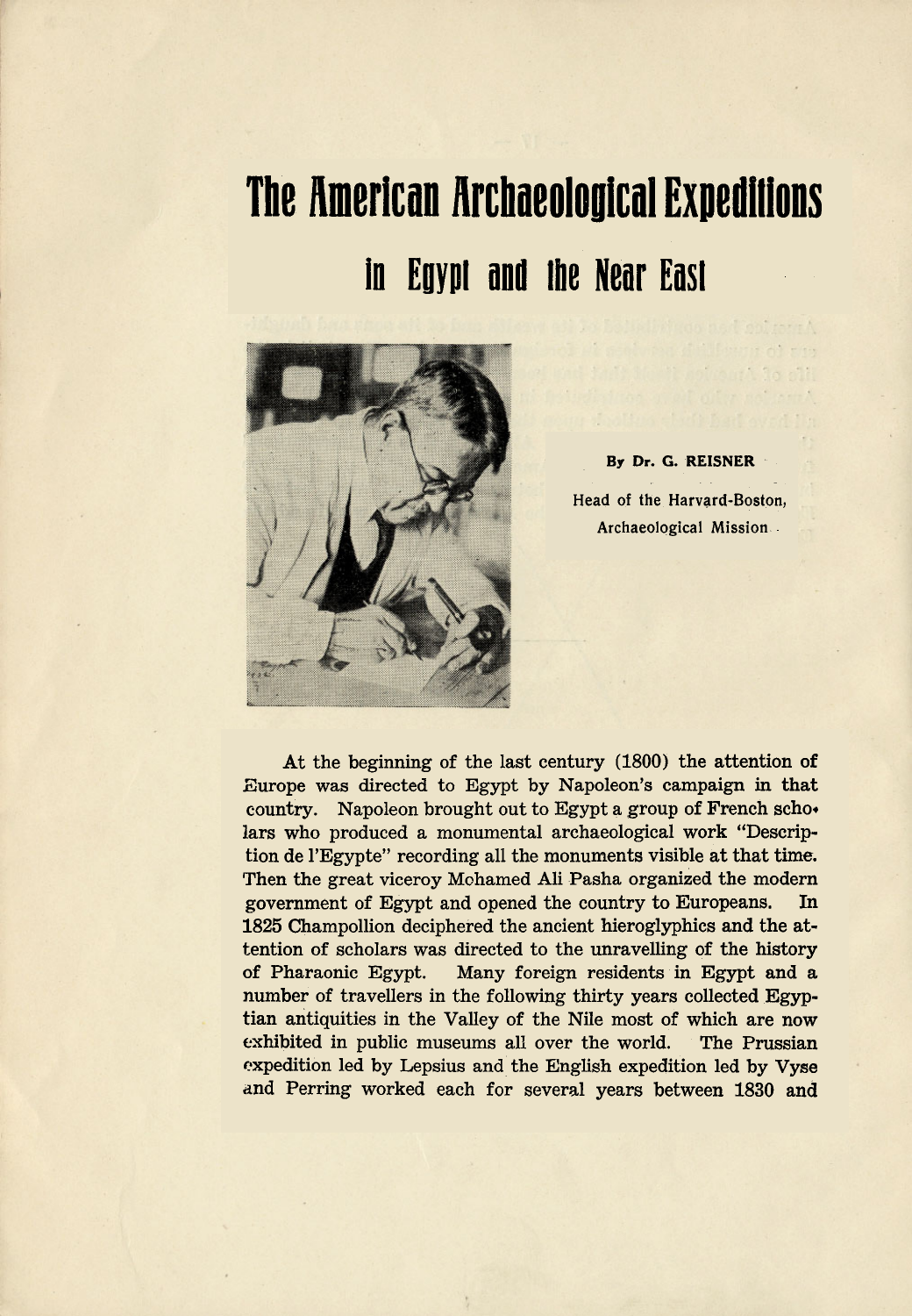**1850.** The Department of Antiquities was founded by the Khedive Mohamed Said Pasha in **1858,** and the Viceroy appointed Mariette Pasha as the first director. the Department of Antiquities has continued to be a Frenchman.

The great period of archaeological excavation began about **1881** when Maspero succeeded Mariette as head of the Egyptian Department of Antiquities and called on foreign scholars to assist the Egyptian Government in recovering the archaeological evidence and to save the buried monuments and tombs from the pillage carried out by dealers in antiquities. The French Archaeological Institute was founded and Sir Blinders Petrie began his long carreer as the first scientific excavator, first privately and then in the service of the Egypt Exploration Fund of London. The Society was extended to America and many American museums participated in the excavation carried out under the auspices of the E.E.F. This was the first interest taken by Americans in archaeological work.

In the last few years of the century **(1897-1899),** certain American institutions turned their attention to the organization of individual expeditions in Egypt. The first American Expedition was the Hearst Expedition of the University of California supported financially by Mrs. Phoebe Apperson Hearst and orgaby myself, assisted by another Harvard man, **Mr.** A.M. Lythgoe. This expedition was transferred to Harvad University and the Boston Museum of Fine Arts in **1905** and has worked in the Nile Valley up to the present time, thirty nine years in **all.**  In 1906, Mr. Lythgoe was engaged by the Metropolitan Museum **of** New-York to organize an expedition to carry out excavation in Egypt and the work of the Metropolitan Museum has also continued to the present day, **32** years. In **1907,** the University **of**  Pennsylvania engaged **Dr.** Randall Maciver to organize an dition to Egypt with the financial support of Eckley B. Coxe. **In 1915,** Mr. Coxe bequeathed a million dollars for the maintenance of an archaeological expedition in the Near East. This expedition worked in Egypt at several periods **1915-1920** under Dr. Fisher and in **1929-1931** under Mr. Alan Rowe. In **1923,**  the University of Michigan organized an expedition, for work in the Fayoum which continued to **1935.** In **1927,** Mr. Rockefeller endowed the Oriental Institute of the University of Chicago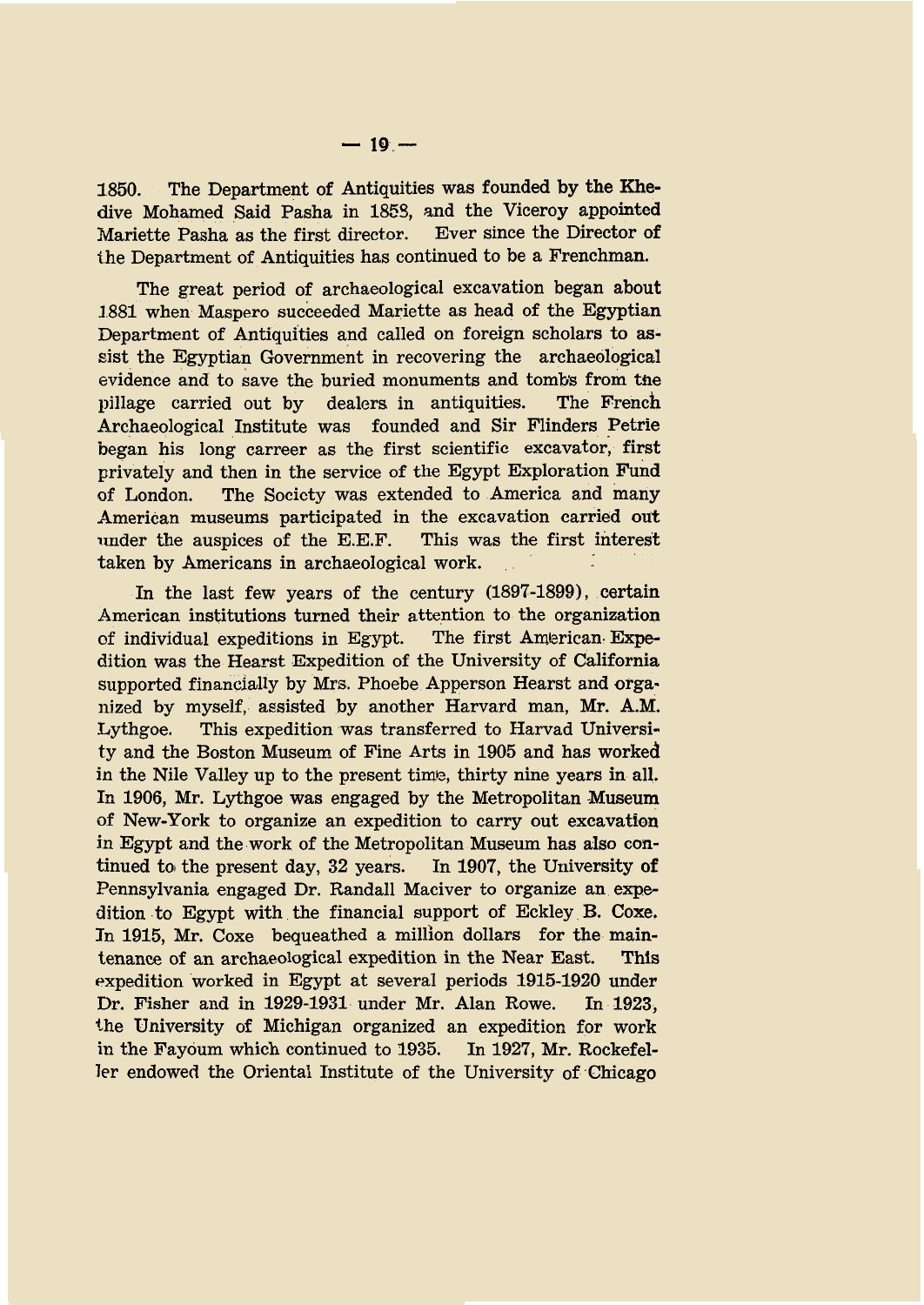under the direction of Prof. Breasted, and that Institute organiza number of expeditions in the Near East. Two of these expeditions were settled in Egypt, one at **Luxor** and the other at Saqqarah. The chief work of these two expeditions was copying the reliefs in the temples of Thebes and those in the mastaba chapels at Saqqarah. The work at Luxor under **Dr.** Nelson has proceeded to the present time. That at Saqqarah under Mr. Duell was discontinued in **1935.** The Institute has also provided funds for the recording of the reliefs at Abydos by Miss Calverley working for the Egypt Exploration Society.

All these expeditions have been financed entirely with American money. Each of the campaigns of these expeditions has required an expenditure from five to ten thousand pounds expended in Egypt mostly on wages to Egyptians. Whole villages have been made prosperous by the employment of efficient and faithful workmen by these expeditions.

The American expeditions have cooperated with expenditions **of** all nations in the development of scientific methods of archaeological research. Such research requires **(1)** systematic methods of excavation, (2) the training of the faculty **of** observing and interpreting the facts exposed in excavation not only in the archaeologists but in the staff of workmen, **(3)** the development of systems of recording by means of diary, object register, photographs, maps and plans and **(4)** the publication of the results **of** the research in a way which enables) other scholars to control all the historical deductions. In addition, the American Expeditions have been actuated by the principle of intellectual honesty and maintained strict adherence to the principles of scientific research. The early development of the American expeditions is emphasized by the fact that in **1907,** the Egyptian Government' selected an American expedition to carry out the first Survey of Nubia preparatory to the raising of the Assuan Dam.

The American expeditions supported by American money and usually directed by Americans have drawn their assistants from all nations. Whenever they have found an efficient man available they have employed him regardless of his nationality. The trained workmen are all Egyptian peasants trained by the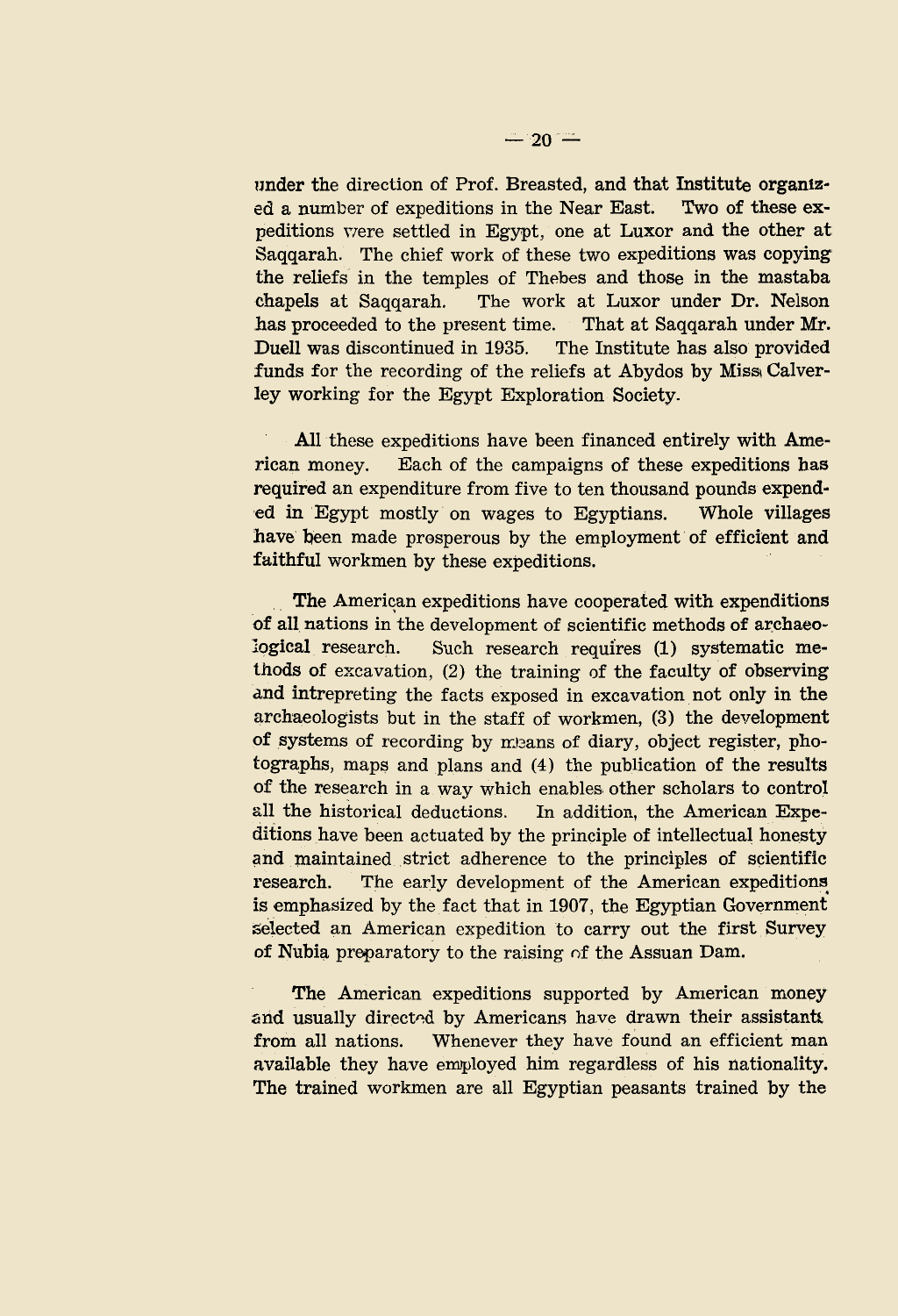expeditions and directed by an Egyptian head foreman. In **the**  office staff of our own expedition we have six Egyptians, —an assistant secretary and typist, an assistant surveyor, a head reis who keeps the Arabic Diary, an accountant, and two photographers. The Egyptians trained by the American expeditions, particularly head foremen and photographers, are now in use by *a* number of expeditions not only in Egypt but also in Palestine and Syria. The Americans have excavated a number of important sites and published a long series of volumes on the excavalions and on the reliefs and paintings. The Metropolitan Expedition has worked at the Pyramid of Lisht. in the temples and tombs of Thebes, and in temples of the Oasis of Khargeh. The Harvard-Boston Expedition has excavated two thirds of the Giza Necropolis, including the temples of the Third Pyramid, the pyramid of Zawiet-el-Aryan, the provincial site of Naga-ed-Dar, the royal cemeteries of Barkal, Nuri, el-Kur'uw, and Begarawiah in the Sudan, the tombs of the Egyptian colony at Kerma above rhe Third Cataract, four of the Egyptian forts in the Second Cataract, and carried out the first Nubian Survey for the Egyptian Government. The Pennsylvania Expedition has worked on several sites in Nubia, in the cemetery around the temple of Denderah, and in the pyramid field of Medum. The Michigan Expedition which was particularly interested in the Ptolemaic and Roman period, completed tbe excavation of one site, in the northern edge of the Fayyum. The Oriental Institute of Chicago in addition to its work of copying reliefs has carried out excavations around the temple of Medinet Habu and cleared two temples and the palace of Ramses 111.

The excavations of the Americans have added a large num**ber** of objects to the Cairo Museum, the greatest collection of the antiquities of its own land which any nation possesses. Some of these objects have been great masterpieces of the art of ancient Egypt,-the alabaster statue of King Mycerinus, the alabaster head of the same king, the three slate triads each showing Mycerinus, the godess Hathor, mistress-of-the-sycamore-tree and a nome god, and five portrait heads in white limestone of Princes and Princesses of Dyn. IV. The most surprising discovery by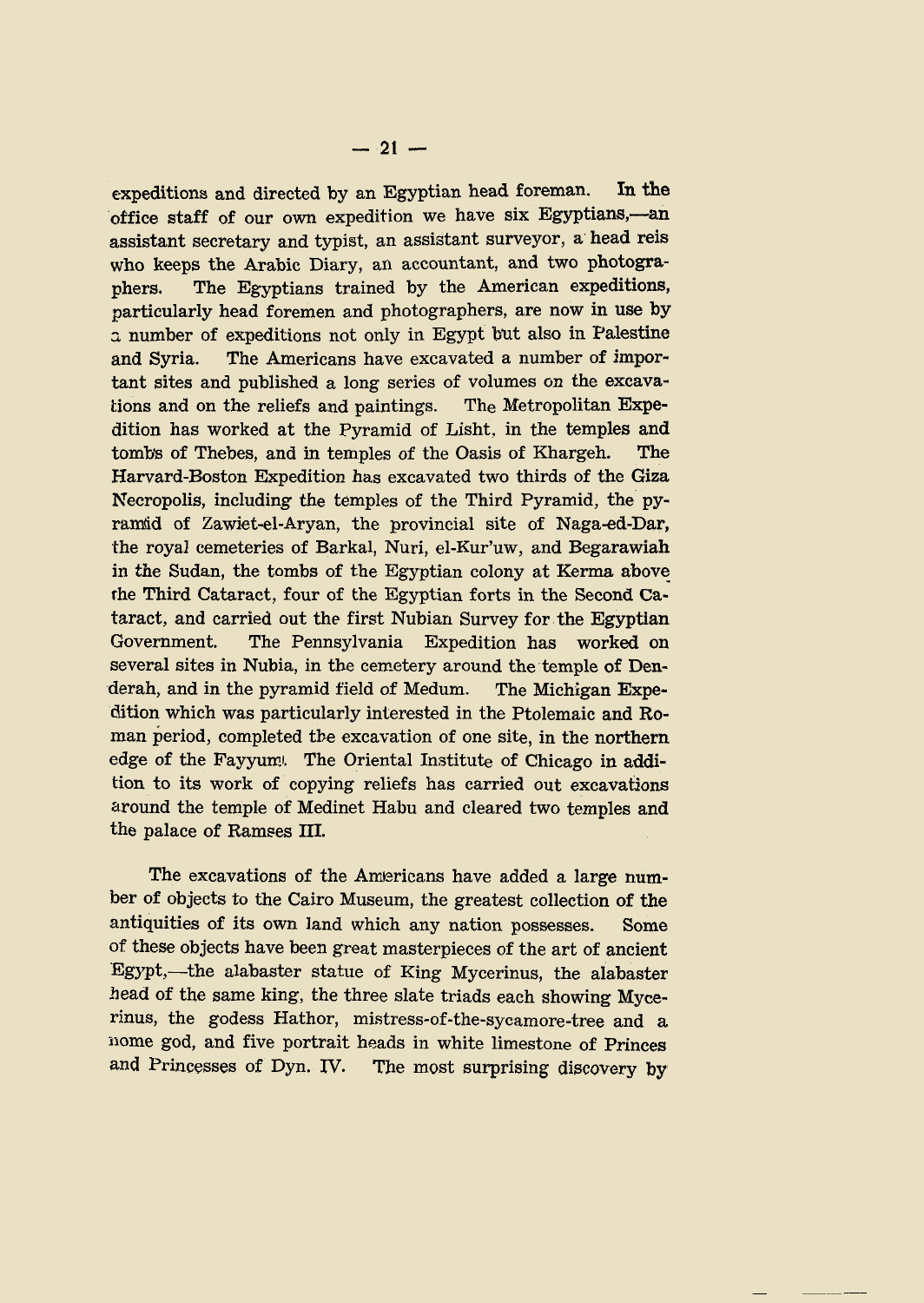an American Expedition was the finding of the secret tomb **of**  Hetep-heres I, the mother of Cheops, by the Harvard-Boston **Ex-**The only household furniture which is preserved from the Pyramid age is that found in this tomb. The contents of the tomb are now on exhibition in the Cairo Museum in a room on the secund floor and include not only the furniture of the queen but her personal utensils, her alabaster sarcophagus and canopic box of alabaster. The Egyptian Government very generously gave the expedition a representative collection of the pottery which has been gratefully deposited in the Boston Museum.  $\cdots$ 

The work of the Americans in Egypt has assisted greatly in the reconstruction of the history of Egypt and the Sudan and has added imported antiquities to the national collection in the Cairo Museum. More than this it has built Egyptian collections in public museums in America which stimulate the American public to take an interest in Egypt and encourage the visits of travellers to that country.

American institutions have also sent out expeditions to Mesopotamia, Persia, Palestine and Syria. The first expedition **was** that of the University of Pennsylvania which worked at Nippur, 1889, **1890, 1893-6,** and **1899-1900.** The director was Mr. Haynes assisted in the last campaign by **Dr.** Fisher (see FISHER, Excavations at Nippur). An enormous number **of**  clay tablets with cuneiform inscriptions was found, now partly in Constantinople and partly in Philadelphia. These tablets gave scholars an extensive insight into the early history of Babylonia, and were published by Prof. Hilprecht of the University of Pennsylvania. This university after the great war united with the British Museum in supporting the expedition led by Leonard Woolley at Ur of the Chaldees who discovered the tombs of a number of early kings of Ur and a portion of the great finds are now in the University Museum in Philadelphia, another portion in the British . Museum and a major portion in the Irak Museum in Bagdad.

One of the important expeditions was that of Harvard University at Samaria, **1908-1910,** which excavated the palaces of Omri, Ahad and Jeroboam II and traced the city walls of the He